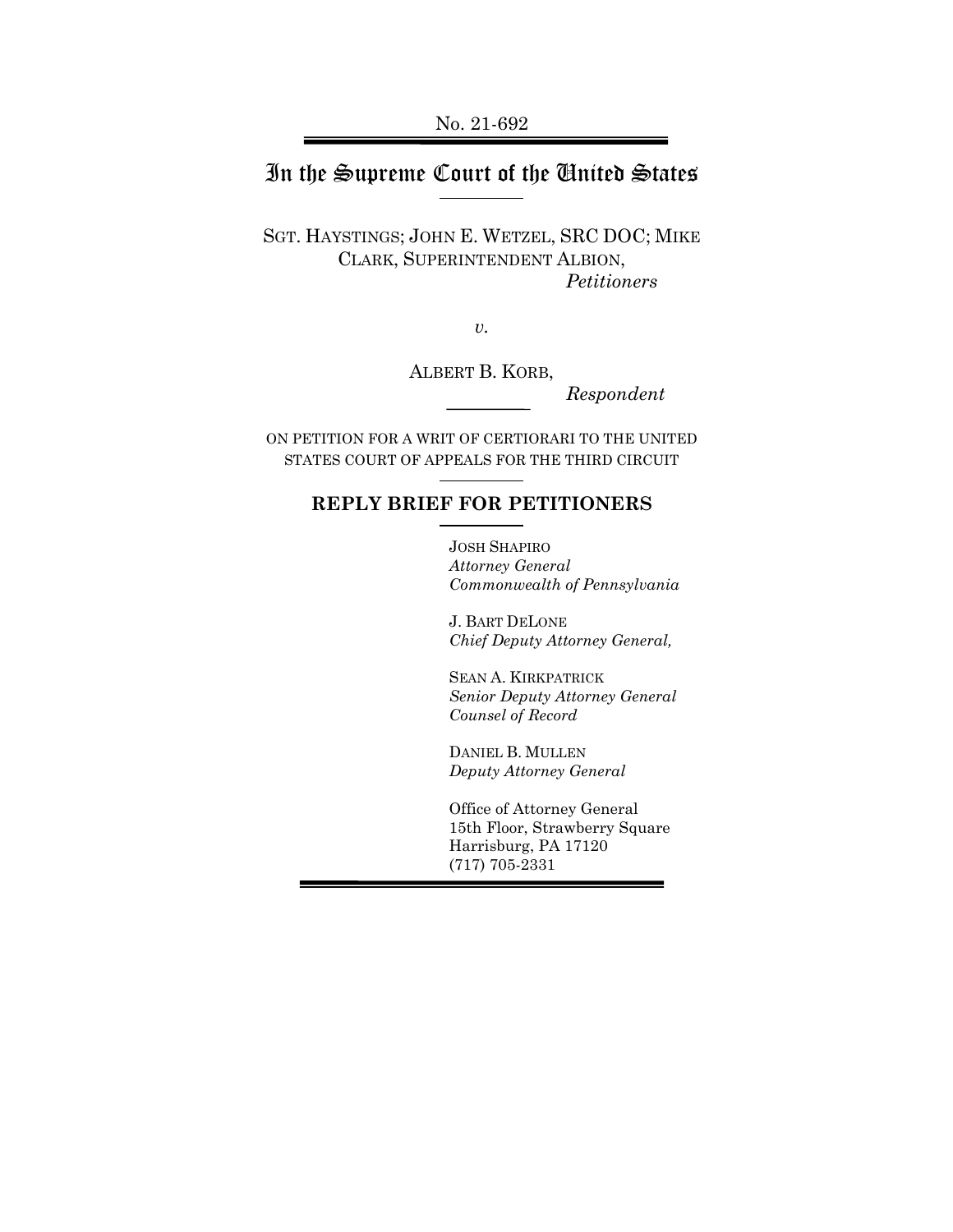## **TABLE OF AUTHORITIES**

| Cases                                                                |
|----------------------------------------------------------------------|
| Andrus v. Texas,                                                     |
| Chambers v. Sood,                                                    |
| Dunn v. Reeves,                                                      |
| Ford v. Johnson,                                                     |
| Garrett v. Wexford Health,<br>938 F.3d 69 (3d Cir. 2019) 3, 5, 9, 10 |
| Gonzalez v. Seal,                                                    |
| Hamlet v. Hoxie,                                                     |
| Harris v. Garner,                                                    |
| Jackson v. Fong,                                                     |
| Johnson v. Jones,                                                    |
| Jones v. Bock,                                                       |
| Kanter v. Barr,                                                      |
| Mathews v. Diaz,                                                     |
| Mattox v. Edelman,                                                   |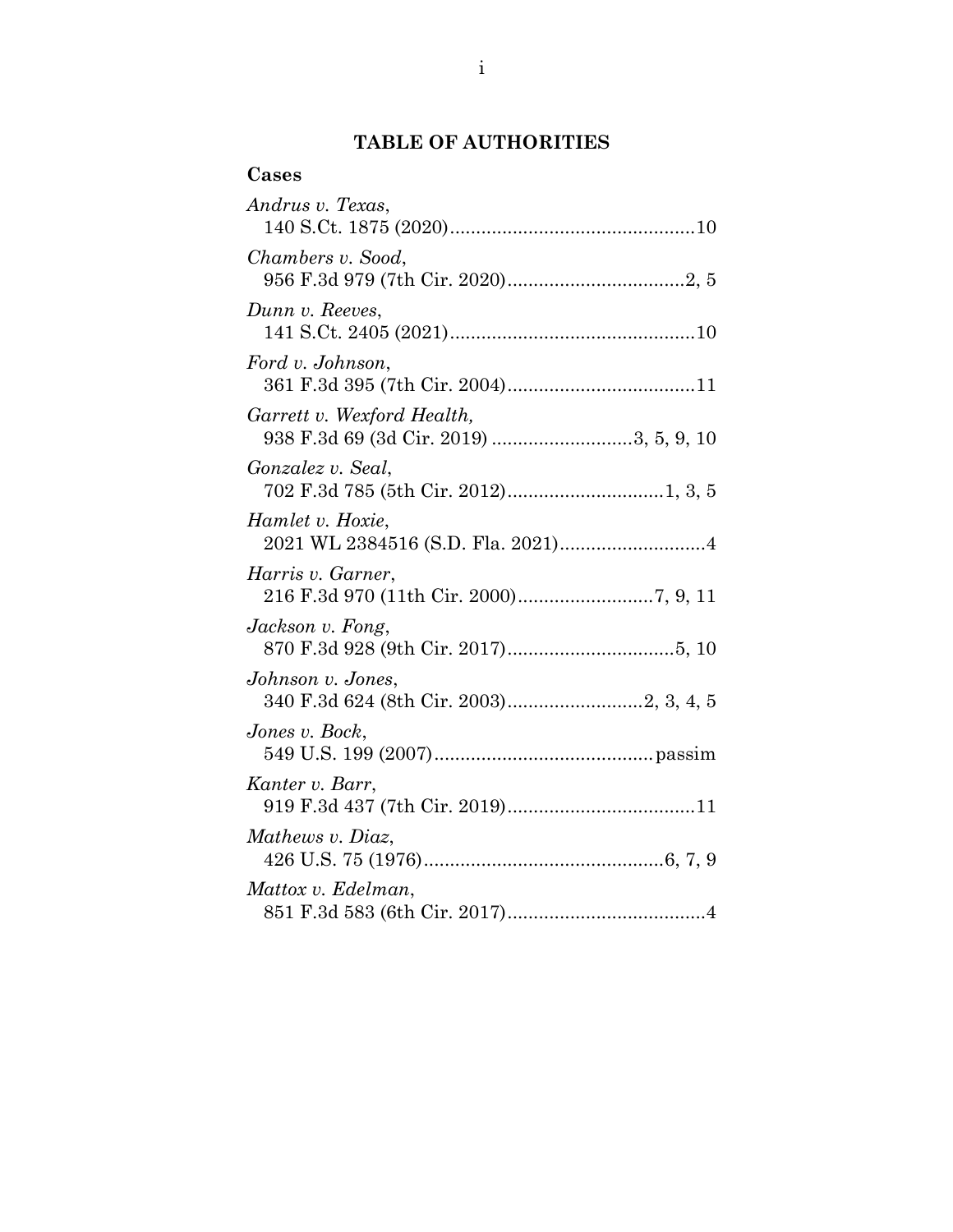| May v. Segovia,                                                                                    |
|----------------------------------------------------------------------------------------------------|
| Mosley v. Corr. Care Sols.,                                                                        |
| 671 Fed. Appx. 401 (8th Cir. 2016) (per curiam)4                                                   |
| Rogers v. Colorado Dept. of Corr.,                                                                 |
| Ross v. Blake.                                                                                     |
| Smith v. Terry,                                                                                    |
| Wexford Health v. Garrett,                                                                         |
| Williams v. Henagan,                                                                               |
| Winter v. Richman,<br>2021 WL 3618048 (D. Del. 2021)10                                             |
| Woodford v. Ngo,                                                                                   |
| <b>Statutes</b>                                                                                    |
|                                                                                                    |
|                                                                                                    |
| Rules                                                                                              |
|                                                                                                    |
| <b>Treatises</b>                                                                                   |
| Timothy S. Bishop, et al., "Considering Supreme"<br>Court Review," Federal Appellate Practice, 648 |

(ed. 2008)....................................................................1

ii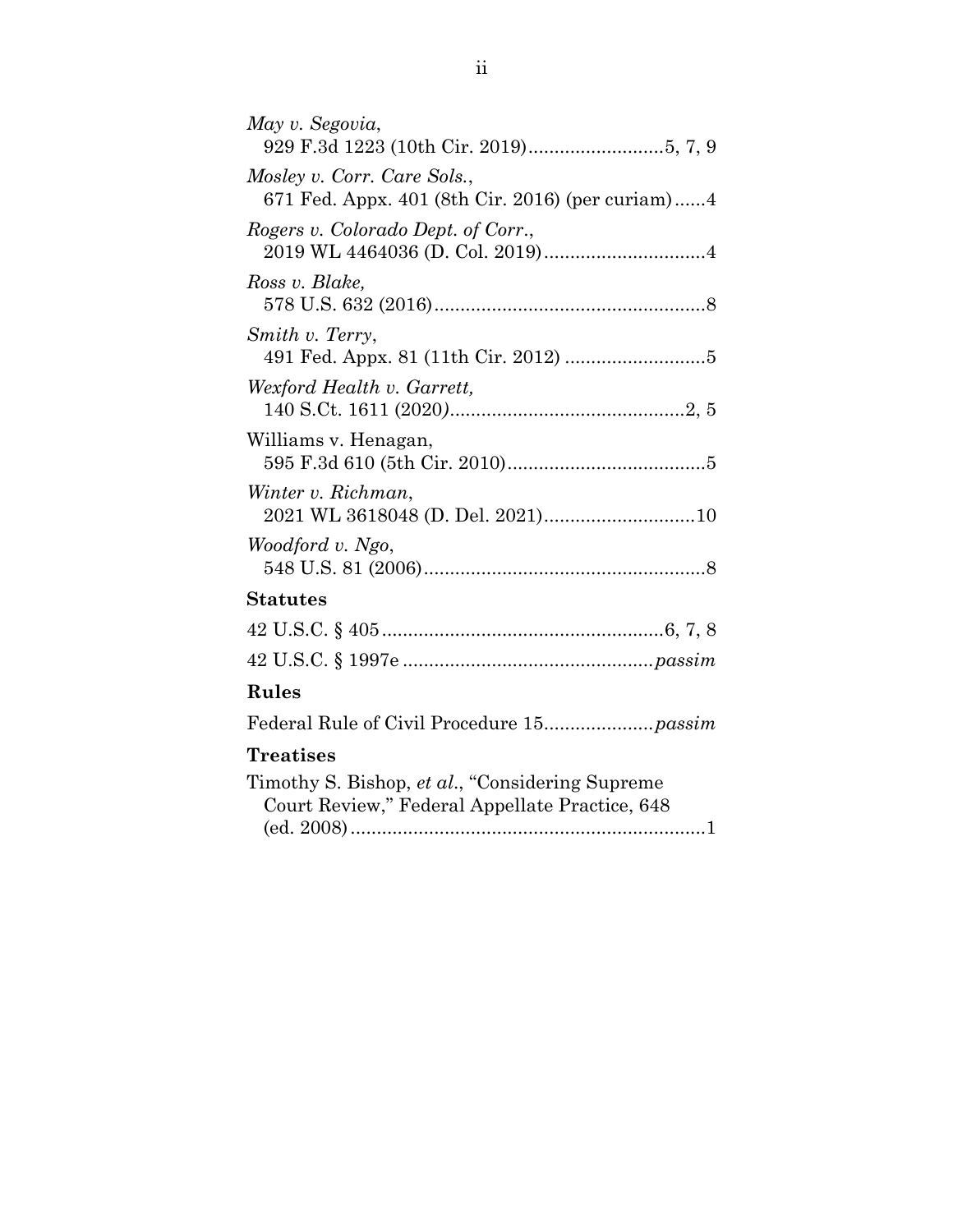#### **REASONS FOR GRANTING THE PETITION**

One Justice has already acknowledged that Courts of Appeals are sharply divided on the interplay between the Prison Litigation Reform Act (PLRA) and Federal Rule of Civil Procedure 15(d), and that this important, unresolved issue is worthy of this Court's review. Instead of addressing these concerns, Respondent Albert Korb spills much ink arguing that his interpretation of this unresolved issue is the correct one, and admonishing Petitioners for not addressing certain arguments from his merits brief below.

Far from undermining the petition, Korb's arguments underscore the divergent interpretations of this important legal issue among the Courts of Appeals. The Court should resolve that divergence now.

#### **I. The Split Between the Circuits Is Deep and Entrenched.**

Contrary to Korb's assertion, the split among Courts of Appeals is deep, entrenched, and everwidening on an issue of tremendous importance to the Nation's prison administrators. A split exists where "conflicting courts would actually reach different results given the same set of facts." Timothy S. Bishop, *et al*., "Considering Supreme Court Review," Federal Appellate Practice, 648 (ed. 2008). That is this case.

In at least the Fifth, Seventh, and Eighth Circuits, a prisoner cannot initiate a federal lawsuit about prison conditions and then exhaust available administrative remedies *pendente lite*. *See*, *e.g*., *Johnson v. Jones*, 340 F.3d 624, 627 (8th Cir. 2003); *Gonzalez v. Seal*, 702 F.3d 785, 788 (5th Cir. 2012);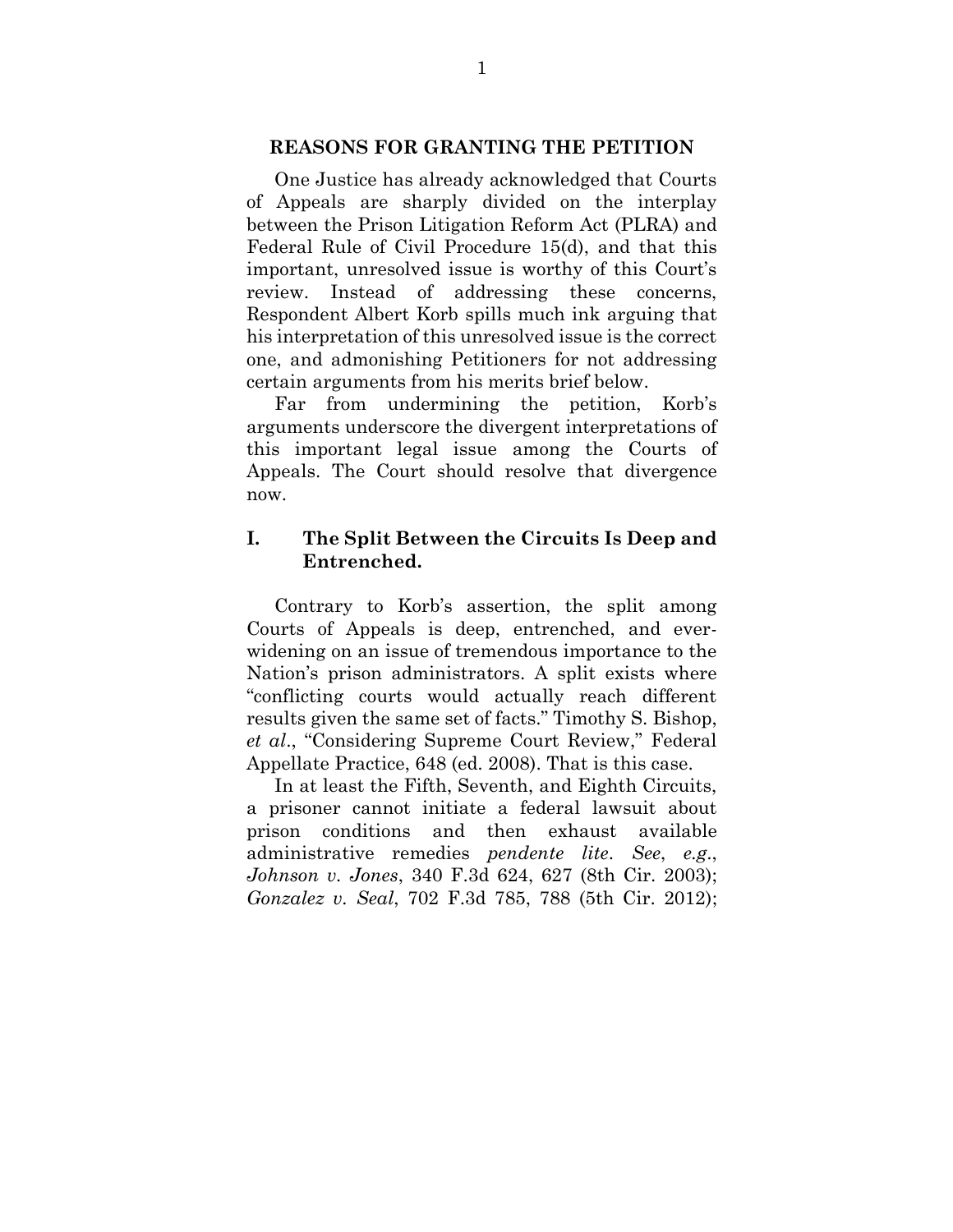*Chambers v. Sood*, 956 F.3d 979, 984 (7th Cir. 2020). Such claims would be dismissed without prejudice. In the Third Circuit, by contrast, a prisoner may initiate a federal lawsuit on unexhausted claims so long as the prisoner exhausts those claims before the district court dismisses them. Pet. Appx. 7a-8a. A prisoner's decision to sue first and exhaust later has markedly different results depending upon where they are incarcerated. This is a classic example of a circuit split.

Korb acknowledges, as he must, that the Third Circuit's ruling conflicts with the Seventh Circuit's ruling in *Chambers*, 956 F.3d at 984. Response at 27. But Korb belittles the reasoning of the Seventh Circuit, arguing that the decision is somehow faulty because it did not discuss *Jones v. Bock*, 549 U.S. 199 (2007). His argument presupposes that the Seventh Circuit's ruling in *Chambers* is somehow inconsistent with *Jones.* It is not.

Korb insists that the Third Circuit properly interpreted *Jones* as holding that the PLRA's prefiling requirements do not displace Rule 15. Response at 14- 15. What this Court actually stated was that "the PLRA's screening requirement does not—explicitly or implicitly—justify deviating from the usual procedural practice *beyond the departures specified by the PLRA itself*." *Jones*, 549 U.S. at 214 (emphasis added). As Justice Thomas observed in his dissent from the denial of certiorari in *Wexford Health v. Garrett, Jones* "actually confirms that the PLRA's prefiling requirements displace the Federal Rules of Civil Procedure, including Rule 15," because presuit exhaustion is a departure from the usual procedural practice. 140 S.Ct. 1611, 1612 (2020) (Thomas, J., dissenting).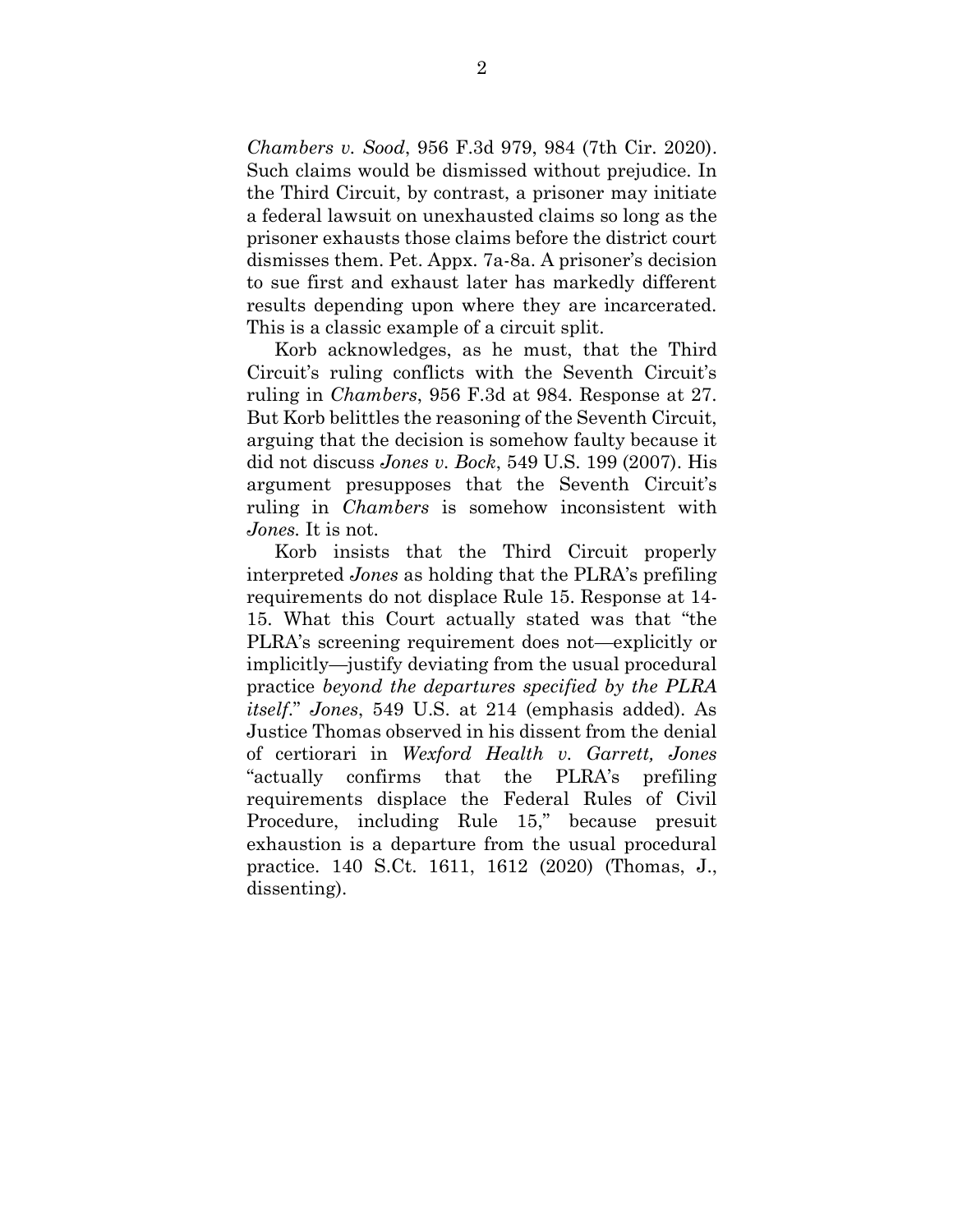Likewise, Korb and the Third Circuit make much of this Court's description of the PLRA's exhaustion requirement as "boilerplate." Response at 15-16; *Garrett v. Wexford Health,* 938 F.3d 69, 87, 90-91 (3d Cir. 2019). They read *Jones*'*s "'*boilerplate' dicta for far more than it is worth." *Wexford Health*, 140 S.Ct. at 1612 (Thomas, J., dissenting).

The Fifth Circuit, citing *Jones*, held that a prisoner cannot cure a failure to exhaust a claim *pendente lite*. *Gonzalez*, 702 F.3d at 788. Korb argues that this decision should be ignored because it did not discuss Rule 15. Response at 26. But understanding that court's decision is not a matter of searching for specific words. The Fifth Circuit in *Gonzalez* announced:

> District courts have no discretion to excuse a prisoner's failure to properly exhaust the prison grievance process before filing their complaint. *It is irrelevant whether exhaustion is achieved during the federal proceeding.* Pre-filing exhaustion is mandatory, and the case must be dismissed if available administrative remedies were not exhausted.

702 F.3d at 788 (emphasis added). That court did not discuss Rule 15 because "[i]t is irrelevant" how prisoners attempt to cure their failure to exhaust before initiating suit. *Ibid.* The Fifth Circuit's holding directly conflicts with the Third Circuit's ruling*.* Only this Court can resolve this disagreement between the circuits on the meaning of *Jones*.

Korb attempts to dismiss the Eight Circuit's ruling in *Johnson* because it was decided prior to *Jones*. Response at 25-26. He asserts that "the Eighth Circuit has not yet reconsidered *Johnson* after *Jones*." *Id.* at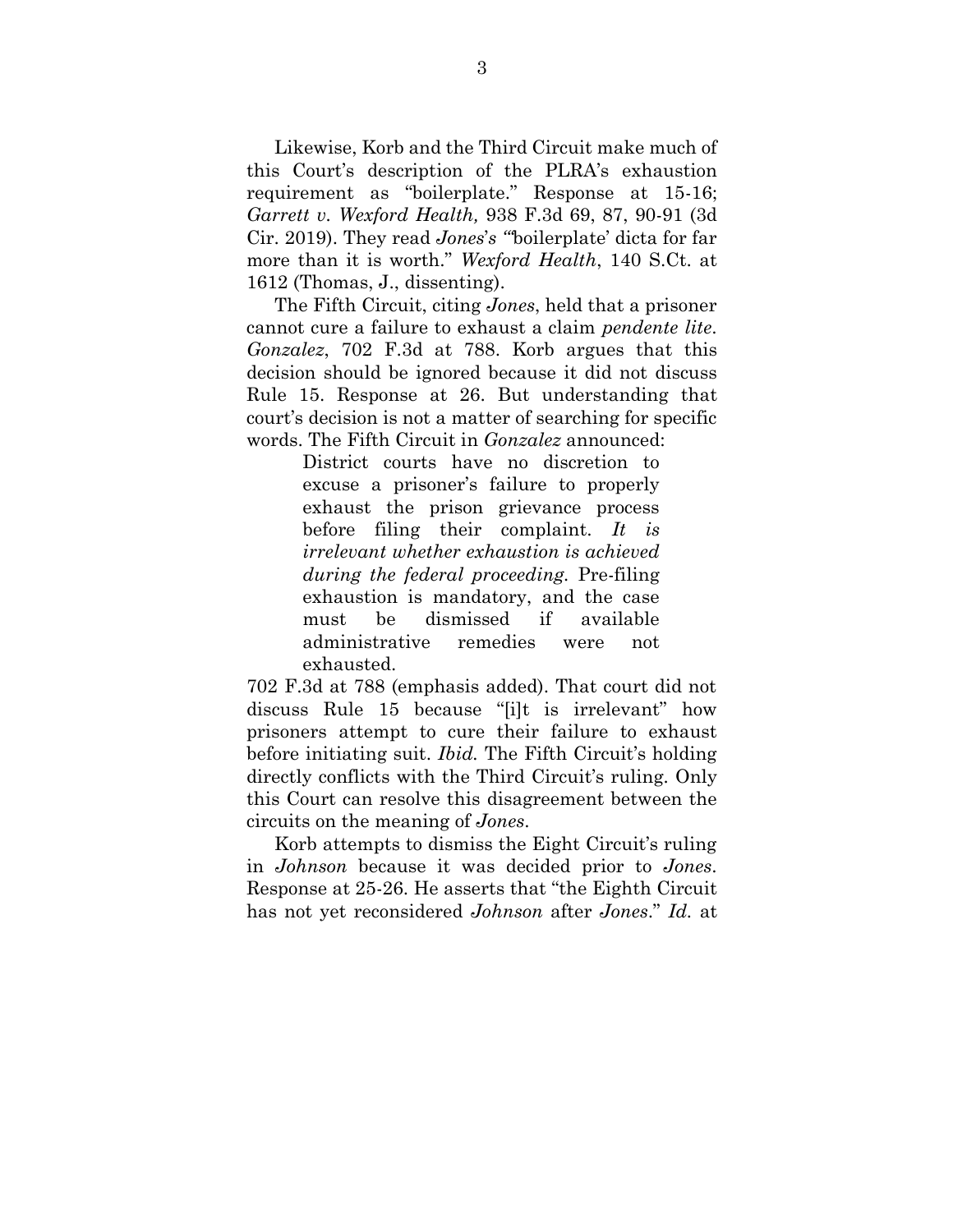26. This is incorrect. In *Mosley v. Corr. Care Sols.*, 671 Fed. Appx. 401, 402 (8th Cir. 2016) (per curiam), the Eighth Circuit—citing *Johnson*—held that the district court correctly dismissed claims the prisoner "ultimately exhausted after he initiated this action." The holding in *Johnson* has repeatedly been upheld in *per curiam* decisions in that circuit. *See*, *e.g*., *Miller v. Wachtendorf*, 806 Fed. Appx. 500 (8th Cir. 2020); *Schuett v. LaRiva*, 697 Fed. Appx. 475 (8th Cir. 2017). This Court's ruling in *Jones* does not call into question *Johnson* because, as the Fifth, Seventh, and Eighth Circuits recognize, *Jones* does not render meaningless the pre-filing requirements of Subsection 1997e(a). The Eighth Circuit has no reason to issue a published decision on a question that has already been conclusively answered in that circuit.<sup>1</sup>

Korb's attempt to distinguish cases where prisoners did not move to supplement their complaints ignores the facts of his own case. Korb also never moved to supplement his complaint; he wrote letters informing the district court that he had exhausted certain claims after initiating his case. Pet. App. 7a. The Third Circuit

<sup>1</sup> Korb cites two district court cases and a Sixth Circuit case in a misguided attempt to suggest that the Fifth, Sixth, and Tenth Circuits are unresolved about the issue presented. *See Hamlet v. Hoxie*, 2021 WL 2384516 (S.D. Fla. 2021); *Rogers v. Colorado Dept. of Corr*., 2019 WL 4464036 (D. Col. 2019); *Mattox v. Edelman*, 851 F.3d 583 (6th Cir. 2017). Two of those cases involved a prisoner who sought to supplement his complaint with new claims that arose *after* filing the suit. *Mattox*, 851 F.3d at 594-595; *Hamlet*, 2021 WL 2384516, \*4. The other involved two consolidated actions where the prisoner had "properly exhausted his administrative remedies in 2015, long before both the [consolidated] matters were filed." *Rogers*, 2019 WL 4464036, \*12 n.10. Those inapposite cases did not involve the question presented here. And they do nothing to heal the significant circuit split present here.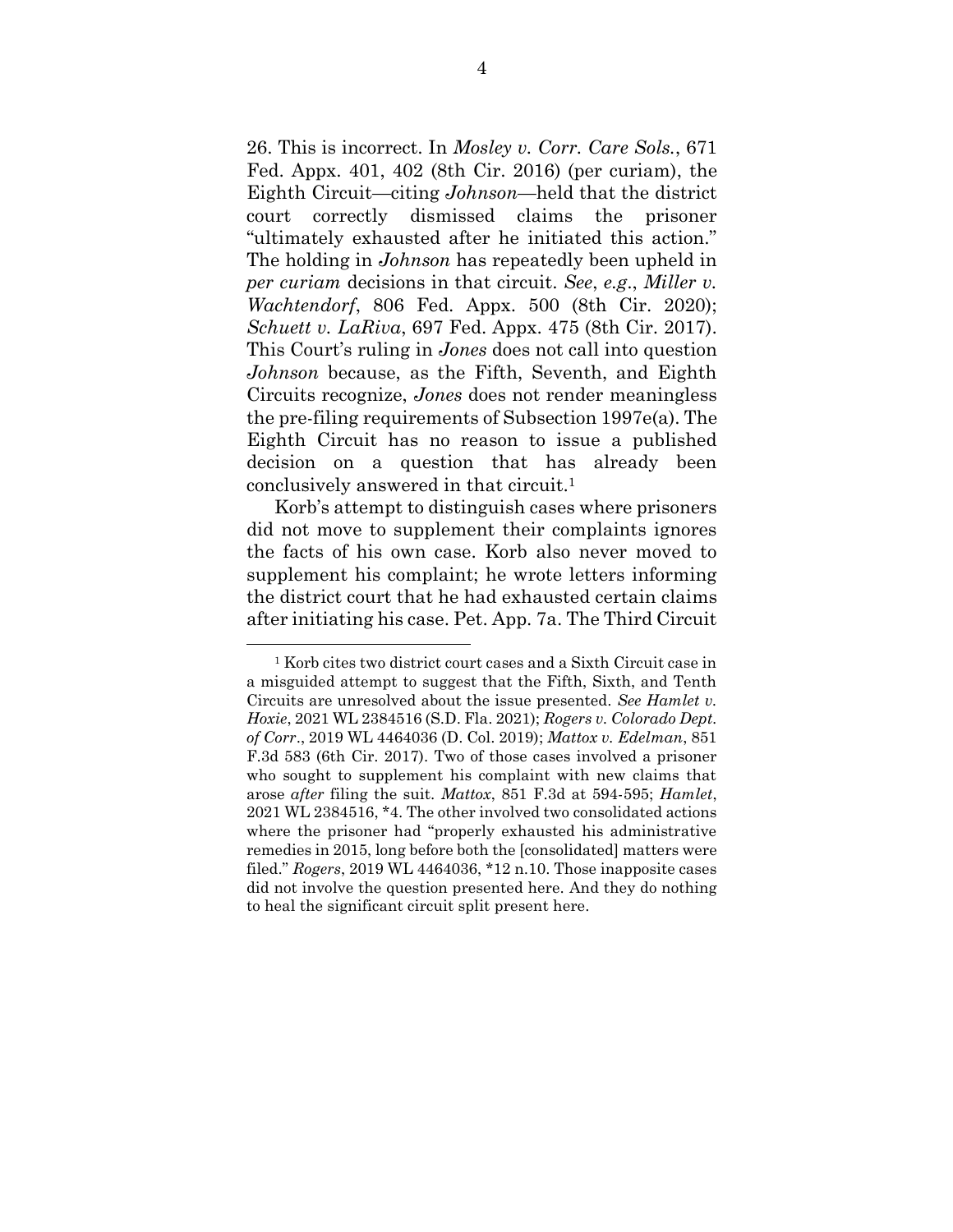established a categorical rule that such letters must be accepted as "Rule 15(d) supplemental pleadings." *Id.*  7a-8a. Had Korb been incarcerated in Iowa, Texas, or Wisconsin, his claims would have been dismissed.

Finally, as discussed in our petition, the Third Circuit's ruling below widened a split begun by the Ninth Circuit in *Jackson v. Fong*, 870 F.3d 928, 934 (9th Cir. 2017), where that court misread this Court's decision in *Jones*. Petition at 5-6. The circuits are deeply divided as to whether a failure to comply with the PLRA's pre-filing exhaustion mandate can be overridden by post-filing events. Five courts of appeals hold that the PLRA means what it says: "[n]o action shall be brought with respect to prison conditions \* \* \* until such administrative remedies as are available are exhausted." 42 U.S.C. § 1997e(a). If a prisoner exhausts or is released *pendente lite*, his or her unexhausted claims must be dismissed. *See*, *e.g., Williams v. Henagan*, 595 F.3d 610, 619 (5th Cir. 2010); *Bargher v. White*, 928 F.3d 439, 447 (5th Cir. 2019); *Gonzalez*, 702 F.3d at 788 (5th Cir. 2012); *Chambers*, 956 F.3d at 984 (7th Cir. 2020); *Johnson*, 340 F.3d at 627 (8th Cir. 2003); *May v. Segovia*, 929 F.3d 1223, 1229 (10th Cir. 2019); *Smith v. Terry*, 491 Fed. Appx. 81 (11th Cir. 2012).

The Third and Ninth Circuits have held the opposite: Rule 15 permits an inmate to overcome PLRA's exhaustion requirements. *See* Pet. Appx. 5a-8a; *Garrett*, 938 F.3d at 76, 78-79; *Jackson*, 870 F.3d at 934 (9th Cir. 2017). Prisoners in two circuits are permitted to litigate "unencumbered by the PLRA's exhaustion requirement" while those in five circuits are required to comply. *Wexford Health*, 140 S.Ct. at 1612 (Thomas, J. dissenting). Again, this is a classic example of a circuit split.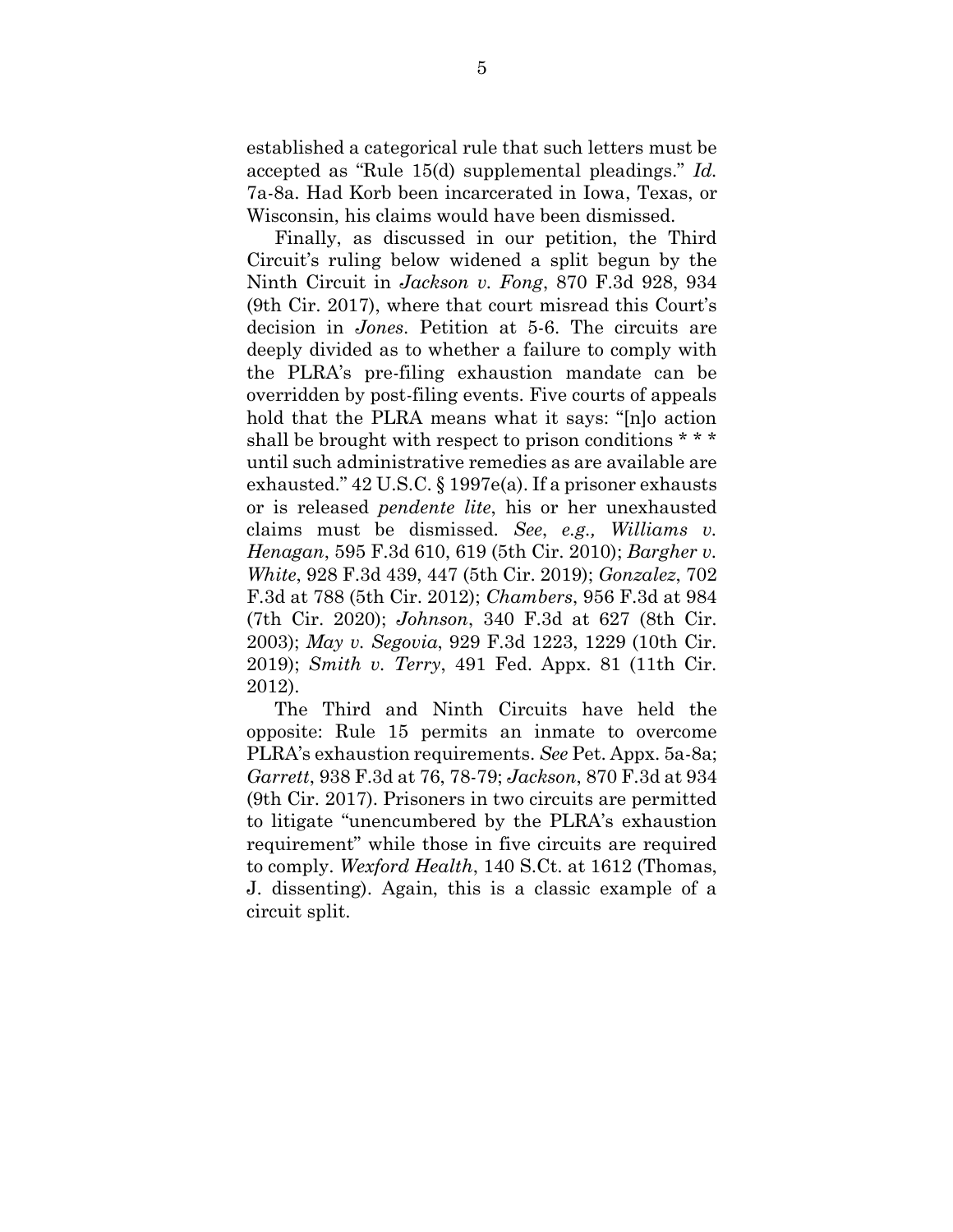The Third Circuit's decision widened an irreconcilable split among the Courts of Appeals. Into that chasm now falls an inmate's obligation to fully exhaust administrative remedies prior to initiating a federal lawsuit. As discussed in our petition, this holding will have significant negative impact on prisoners' incentive to use the administrative process and prison officials' ability to safely maintain their institutions. Petition at 27-29. The circuit split should be resolved now before it widens further and degrades additional aspects of the PLRA.

### **II. Korb's Reliance on** *Mathews v. Diaz* **Underscores the Need for this Court to Resolve the Question Presented.**

In arguing that the Court need not resolve this PLRA case, Korb places a heavy (and misplaced) reliance on *Mathews v. Diaz*, 426 U.S. 75 (1976), a Social Security case. That reliance only serves to demonstrate the need for this Court to resolve the question presented.

Although Korb acknowledges that "this Court has not directly addressed the interplay between Rule 15(d) and the PLRA," he maintains that this Court squarely resolved the question presented in 1976—two decades before the PLRA was enacted—when it interpreted Subsection 405(g) of the Social Security Act<sup>2</sup> in *Mathews*. Response at 2, 18-20.

Consistent with his general view that statutory language can be rewritten to suit his purpose, Korb begins his analysis of *Mathews* by reconstructing the

<sup>2</sup> 42 U.S.C. § 405(g).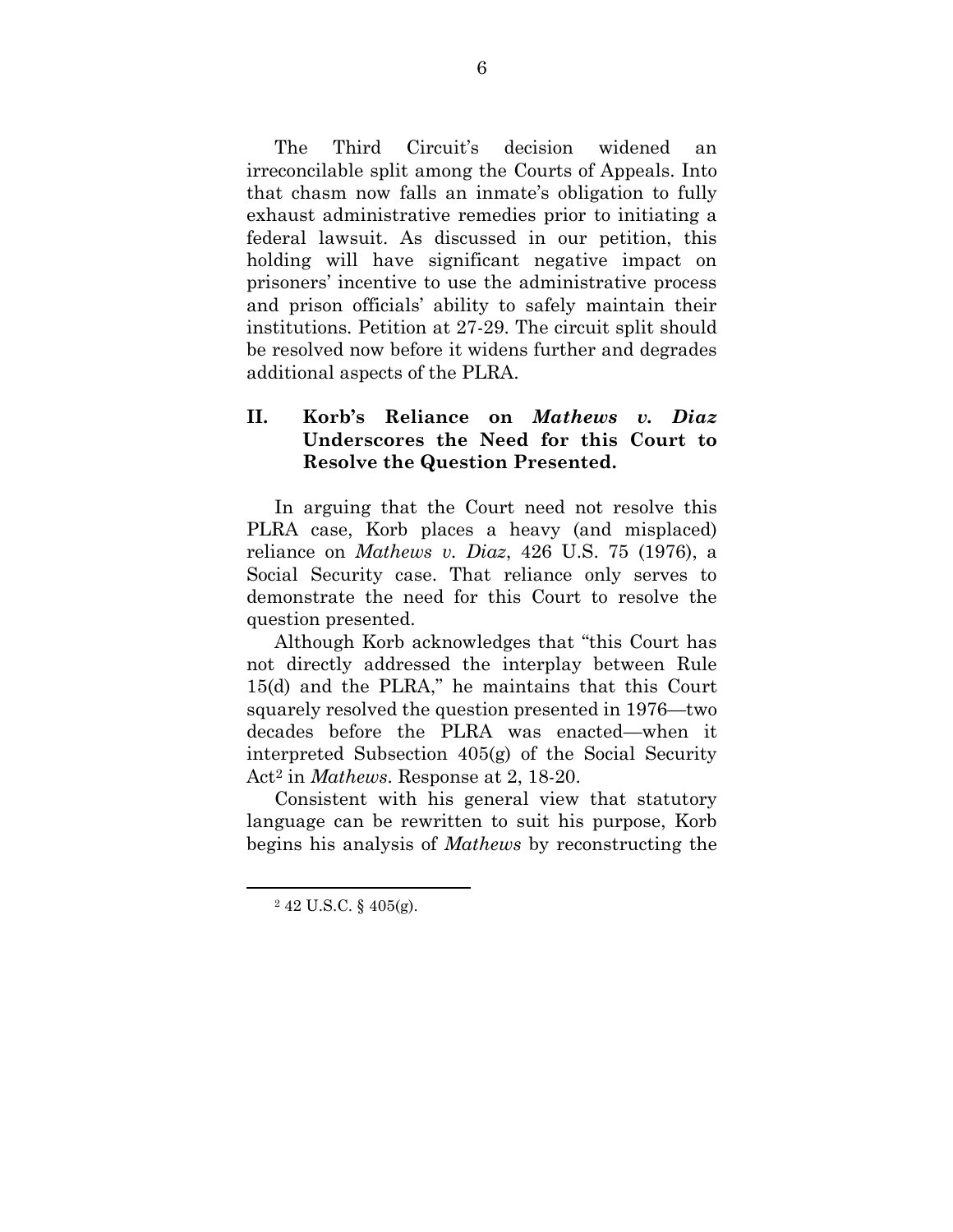statute in that case. Korb plucks isolated words from Subsection 405(g), and then reorders and splices those words together in an effort to make it appear "indistinguishable from the PLRA's exhaustion provision." Response at 18. But the PLRA's exhaustion provision bears little resemblance to the actual text of Subsection 405(g), which provides, in relevant part:

> Any individual, after any final decision of the Commissioner of Social Security made after a hearing to which he was a party, irrespective of the amount in controversy, may obtain a review of such decision by a civil action commenced within sixty days after the mailing to him of notice of such decision or within such further time as the Commissioner of Social Security may allow.

#### 42 U.S.C. § 405(g).

Subsection 405(g) makes filing an administrative application a non-waivable condition of district court jurisdiction in Social Security cases. *Mathews*, 426 U.S. at 75-76. Like all jurisdictional prerequisites, that statute imposes a pleading requirement, which must be satisfied through specific allegations in the complaint. *Ibid.*; *see also May*, 929 F.3d at 1229. That provision also includes a requirement that civil actions be commenced within sixty days, which "is obviously intended to do what all filing deadlines do—ensure that the action is promptly filed[.]" *Harris v. Garner*, 216 F.3d 970, 983 (11th Cir. 2000). 3

<sup>3</sup> In *Mathews*, this Court also distinguished the application requirement—a nonwaivable condition of jurisdiction—from the complete exhaustion requirement—which can be waived by the agency. 426 U.S. at 75-76.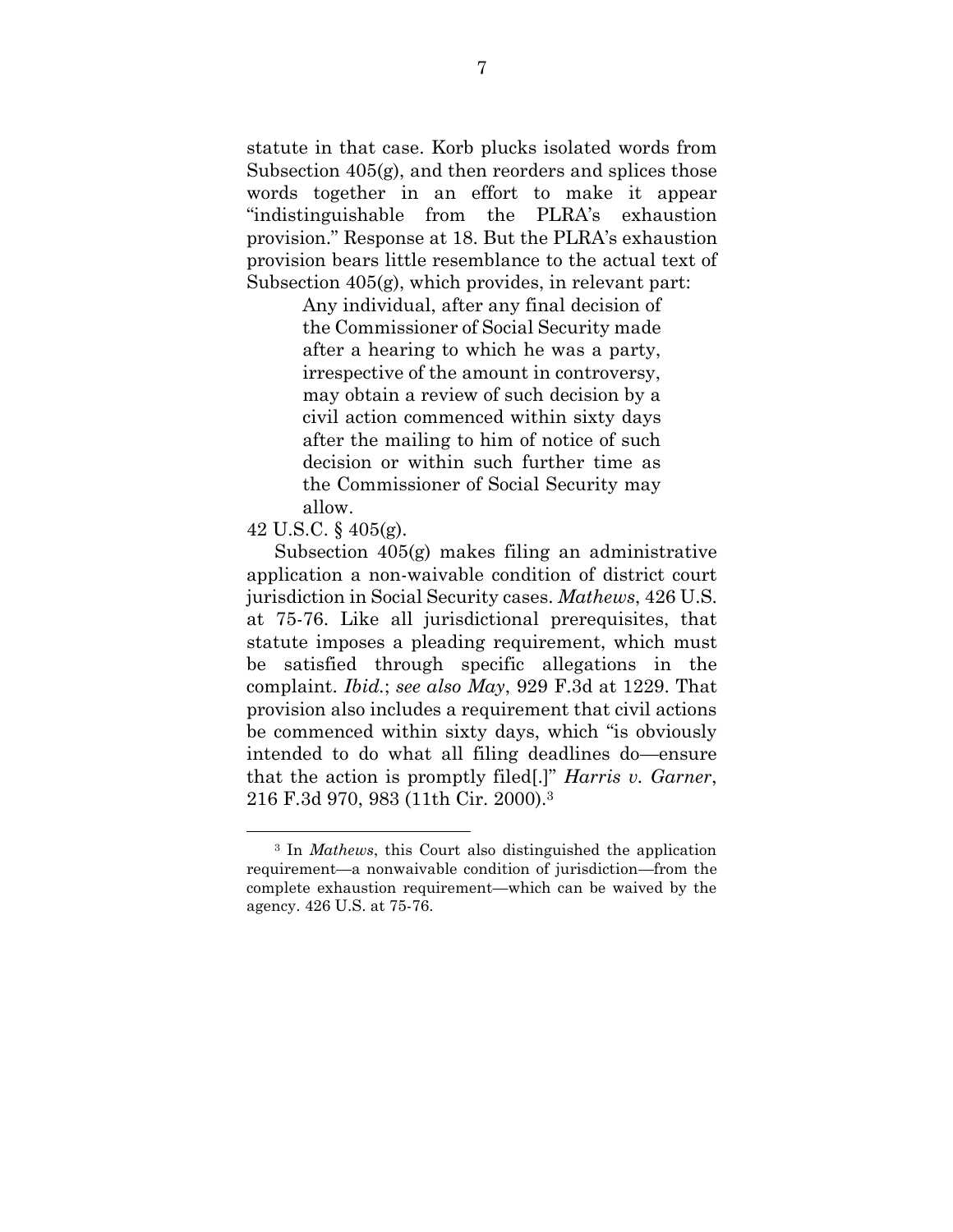By contrast, the PLRA's exhaustion provision confers an affirmative defense and provides that "[n]o action shall be brought \* \* \* until such administrative remedies as are available are exhausted," 42 U.S.C. § 1997e(a). This is a centerpiece of Congress's effort to stem "the disruptive tide of frivolous prisoner litigation" flooding the federal courts. *Woodford v. Ngo*, 548 U.S. 81, 84 (2006). Thus, the objectives of the PLRA's exhaustion requirement are different: Far from promoting prompt judicial review, the PLRA's exhaustion prerequisite delays review in hopes of encouraging settlement between the prisoner and prison, thereby rendering judicial intervention unnecessary.

More fundamentally, Korb's simplistic reasoning that Subsection 405(g) of the Social Security Act and Subsection 1997e(a) of the PLRA must yield identical results on the same legal issue merely because both statutes contain exhaustion provisions—has been rejected by this Court. In *Ross v. Blake*, when the Court held that the PLRA is not amenable to judge-made exceptions, it stated that "an exhaustion provision with a different text and history from § 1997e(a)" might yield a different result on the same legal question. 578 U.S. 632, 642 n.2 (2016). "The question in all cases is one of statutory construction, which must be resolved using ordinary interpretive techniques." *Ibid.* Because the PLRA's text, history, and purpose are distinct from the Social Security Act's, its interaction with Rule 15(d) is also distinct.

To avoid engaging in any real statutory construction of the PLRA, Korb seeks refuge in *Mathews*'*s* discussion of supplemental complaints in a wholly unrelated context. Korb's heavy reliance on *Mathews* is telling: If the only guidance Courts of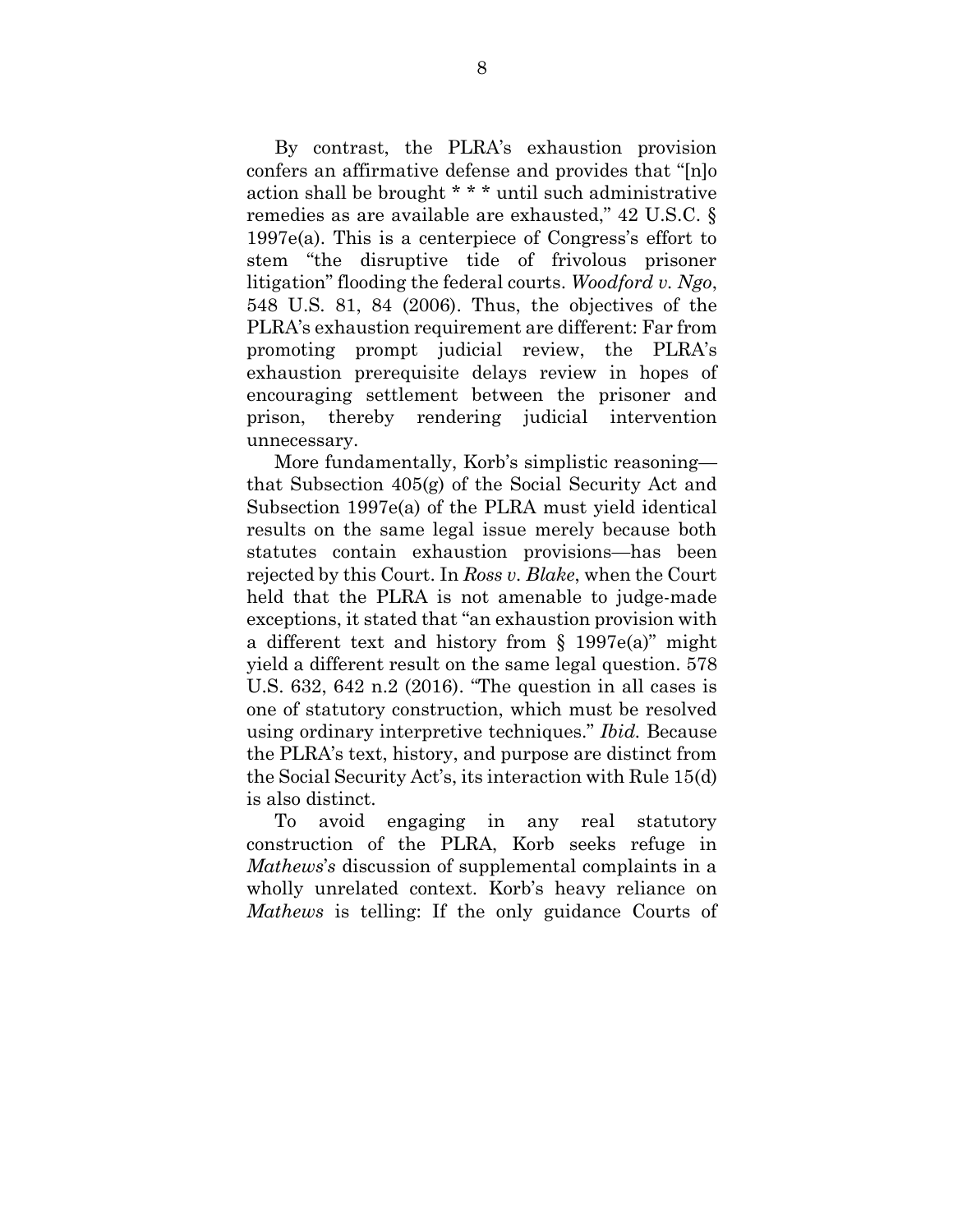Appeals have when resolving the interplay between the PLRA and Rule 15(d) is a 1976 Social Security Act case that predates the PLRA by twenty years, then clarity from this Court on the question presented is sorely needed. Indeed, Courts of Appeals have come to different conclusions about the import of *Mathew*s on the question presented. *Compare May*, 929 F.3d at 1229 (rejecting plaintiff's reliance on *Mathews* in PLRA case involving Rule 15(d)) *and Harris*, 216 F.3d at 970 (distinguishing *Mathews* in case involving the applicability of the PLRA to an inmate released from incarceration during the pendency of litigation), *with Garrett*, 938 F.3d at 83 (citing *Mathews*).<sup>4</sup>

The Courts of Appeals are divided on the import of this aspect of *Mathews*, and Korb's myopic focus on the side of that split that he favors further highlights the need for this Court to take up the issue.

<sup>4</sup> In a footnote, Korb makes the argument—bordering on frivolous—that Petitioners waived the ability to distinguish *Mathews* by not addressing it in the petition for certiorari. Response at 20 n.11. Korb's argument reveals his misapprehension of the waiver doctrine, of the function of a petition for a writ of certiorari, and of the substance of *Mathews* itself. Petitioners had no obligation to address every case cited below simply because Korb has the mistaken belief that it carries the day on the merits. Indeed, Justice Thomas found it unnecessary to address *Mathews* in this dissent from the denial of certiorari in *Wexford Health* despite the respondent's reliance on that case*.* 140 S.Ct. at 1611-1612 (Thomas, J. dissenting). And while Korb may be ensorcelled by his own reliance on *Mathews*, the Third Circuit's opinion relegated *Mathews* to a single citation in a footnote. Pet. Appx. at 7a. Korb's naked attempt to avoid this Court's review by asserting a meritless waiver issue should be rejected.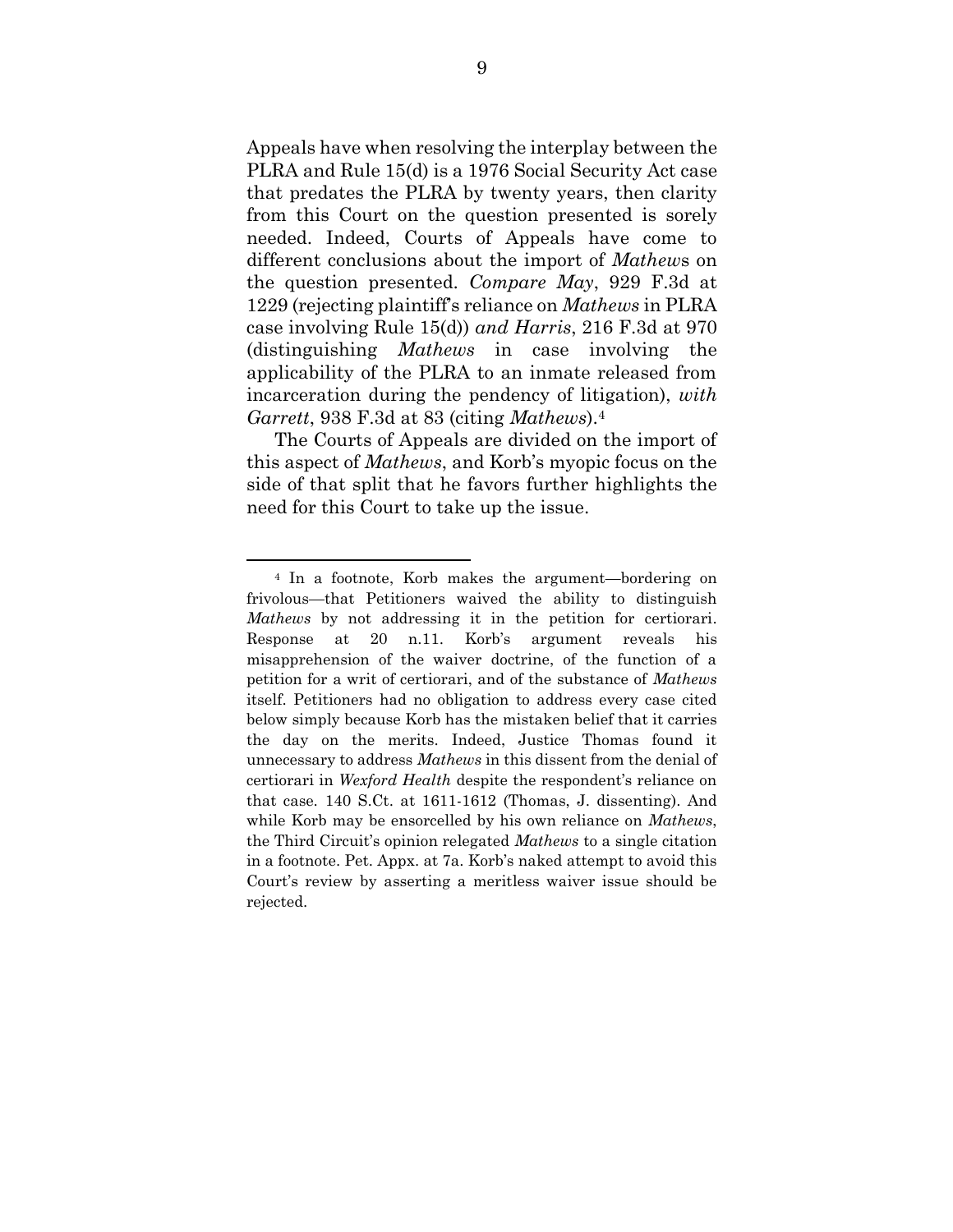### **III. This Case Presents the Appropriate Vehicle to Address the Question Presented.**

Towards the back of his brief, Korb *sub silentio*  acknowledges that the question presented is worthy of review, but argues that this case is not the proper vehicle for doing so. These arguments ring hollow.

Korb emphasizes that the Third Circuit's opinion was unpublished, as though this precludes the Court's review. It does not. *See*, *e.g.*, *Dunn v. Reeves*, 141 S.Ct. 2405, 2407 (2021) (granting certiorari of an unpublished, *per curiam* decision); *Andrus v. Texas*, 140 S.Ct. 1875, 1881 (2020) (same). And the decision's unpublished status has not diminished its impact on the district courts within the Third Circuit. Those courts are implementing the ruling as binding precedent. *See*, *e.g.*, *Winter v. Richman*, 2021 WL 3618048, \*3 (D. Del. 2021).

Though the PLRA requires exhaustion before suit, within the Third Circuit exhaustion can now occur post-suit any time before a motion to dismiss is granted—encouraging a rush to seek dismissal. *Ibid.* And in the Third and Ninth Circuits, exhaustion need not happen where an inmate can successfully delay a ruling on a dispositive motion until they are released from incarceration. *See Garrett*, 938 F.3d at 76, 78-79; *Jackson*, 870 F.3d at 931-32. The PLRA was not designed to encourage this sort of gamesmanship. Rather, the PLRA uses clear language to foreclose it.

Korb also maintains that a ruling in Petitioners' favor would have no meaningful consequence in this case because Korb could re-file his complaint under a new docket. Contrary to Korb's assertion, dismissal without prejudice is not an empty formality. As the Seventh Circuit observed, "keeping the courthouse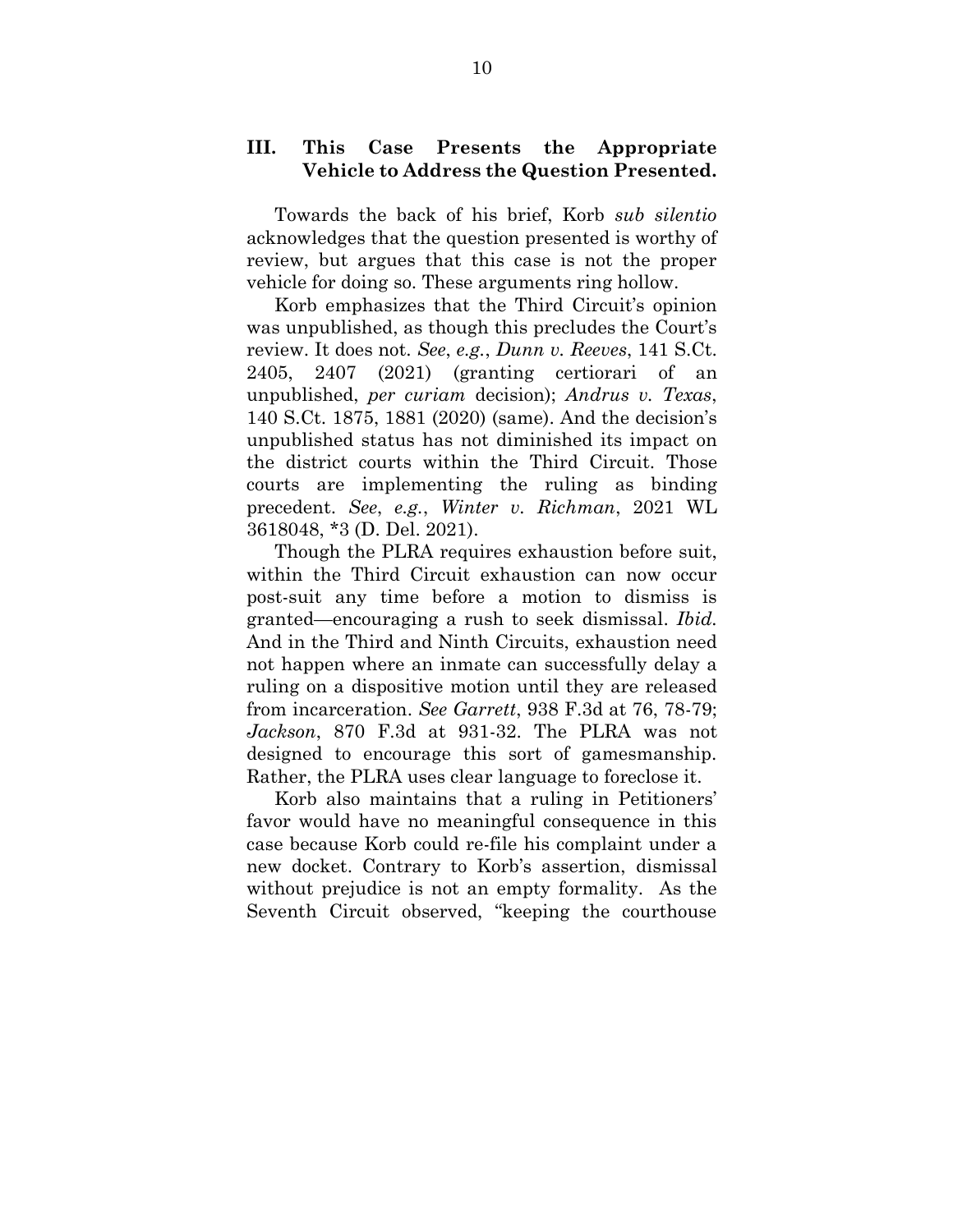doors closed" until the administrative process concludes effectuates the PLRA's goal of encouraging inmates and prisons to resolve matters out of court. *Ford v. Johnson*, 361 F.3d 395, 398 (7th Cir. 2004). Allowing inmates to initiate litigation before exhausting subverts that goal. *Ibid.*<sup>5</sup>

Korb encourages the Court to "allow further development" before resolving the question presented. But this issue has been percolating among Courts of Appeals for more than twenty years, *see Harris*, 216 F.3d at 981-84, and seven Courts of Appeals have weighed in, *see supra* at 5-6. Further, because of the Third and Ninth Circuits rulings, inmates in 12 states can game the system Congress created. This Court should not wait for Courts of Appeals to fashion new methods of circumventing the PLRA before resolving this issue.

<sup>5</sup> Korb dismisses this interest as the sort of "perceived policy concerns" that this Court discussed in *Jones*. Response at 3 (quoting *Jones*, 549 U.S. at 212). By stripping that quote of its context, Korb demonstrates the risks of dissecting judicial opinions word-by-word as if they were statutes. *See Kanter v. Barr*, 919 F.3d 437, 454 (7th Cir. 2019) (Barrett, J., dissenting). In *Jones*, this Court discussed a series of judicially-crafted burdens placed on inmates that had no grounding in the text of the PLRA. *Jones*, 549 U.S. at 222-23. But here, Petitioners seek to have the text of the PLRA enforced, and in a manner that effectuates the purpose behind that language.